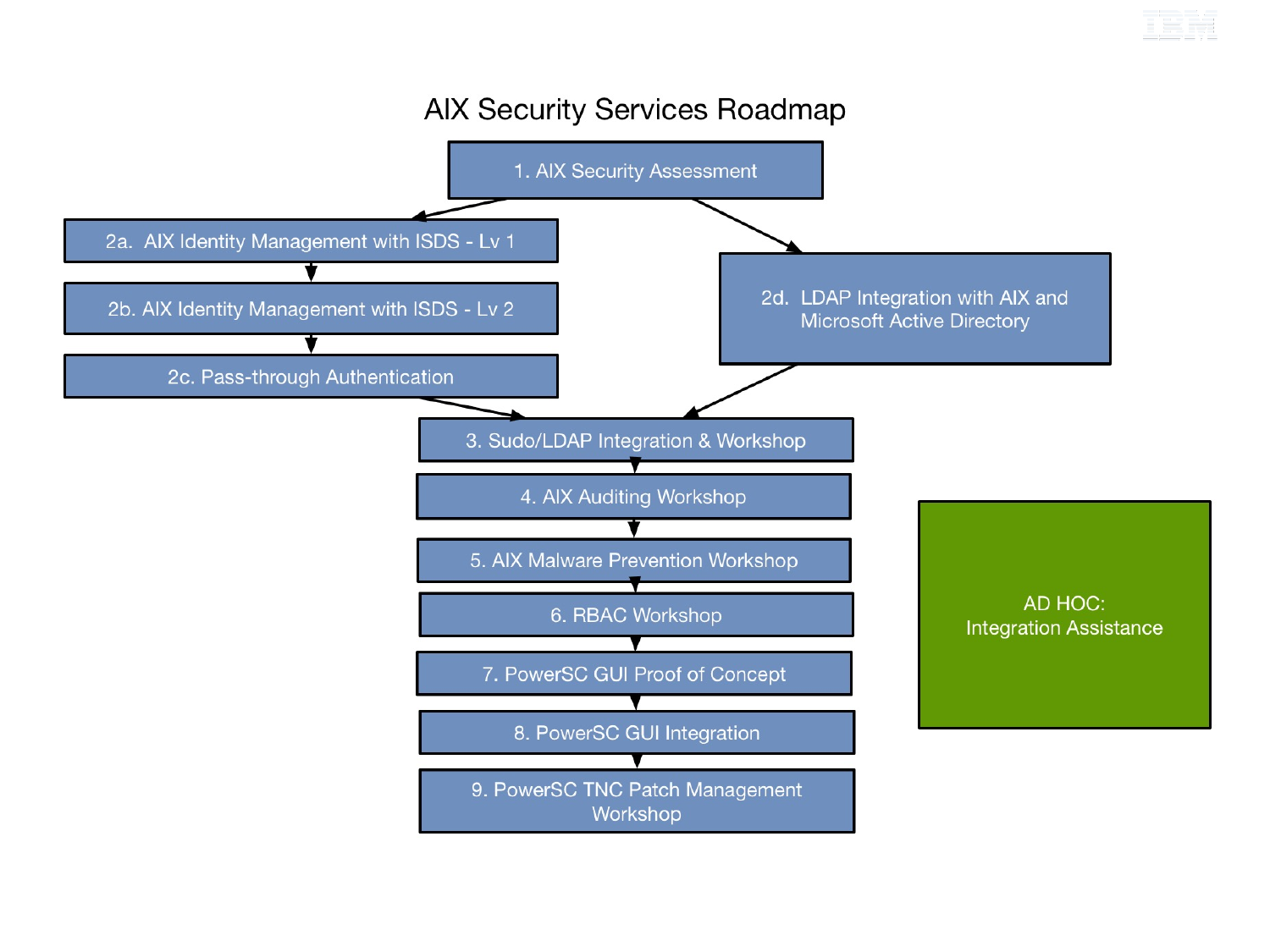

*Services for AIX, i5OS, and Linux on Power – PowerCare Eligible*



http://www.ibm.com/systems/services/labservices/platforms/labservices\_power.html

**AIX Security Assessment with PCI 3.2**

### **Overview:**

Companies frequently and unknowingly can employ weak security practices that are exposing their company to high risk. The ramifications of a security breach could be unforeseeable litigation, identity theft, the bringing down of networks, and harm to a company's brand. As described by the Jericho Forum, a company shouldn't solely depend on perimeter security for their security. The AIX Security Assessment is the best way to identify weak AIX security practices that may be exposing your company to high risk. This assessment is a comprehensive assessment of how you are implementing AIX security.

- At least one AIX or VIOS partition is assessed
- A set of documents detail the results of the assessment
- The assessment details how the security settings correspond to PCI 3.2
- Learn about AIX solutions available to reduce operational expense
- Learn about PowerSC solutions available to assist you with security & compliance
- Short overviews can be provided to help the customer understand recommended solutions, such as RBAC and LDAP
- Customers wanting to learn about securing VIOS partitions
- The assessment only reads existing security settings --- no settings are altered on the assessment partition

### **WHO benefits from this assessment and WHY?**

- Customers wanting to improve their AIX Security configurations
- Customers wanting to stay abreast of the latest AIX security solutions
- Customers wanting a security baseline for defining standard builds
- Clients wanting to learn about ways to simplify the management of their AIX security environment

### **Duration**

• At least 1 day on-site

### **Phase 1 – Preparation (remote):**

Conference calls are held prior to the service to validate the scope, agenda, schedule and required materials.

- Client provides overview of their current AIX Security environment
- IBM team prepares the service agenda/schedule
- IBM team details security data collection process
- IBM team provides customer security questionnaire
- Identify required materials / Finalize key players

### **Phase 2 – AIX Security Assessment (on-site):**

**Review the Results of the Assessment with Customer Example Tasks**

- Consultant reviews the results of the security assessment with customer staff
- Customer reserves conference room with projector and invites relevant staff
- Customer staff can ask questions about the details of the assessment
- Customer staff can ask questions about the security recommendations
- Additional presentations can be provided to expound upon various technologies that may be recommended

**Deliverables –** Detailed AIX Security Assessment Findings document, Heat Map, Executive Summary

**References: The Jericho Forum: http://en.wikipedia.org/wiki/Jericho\_Forum** 

**Terms and Conditions:** Actual Tasks, Deliverables, Service Estimates,,and travel requirements vary with each client's environment. When we have reached a final agreement on the scope of your initiative and our level of assistance, a formal document describing our proposed work effort, costs, etc, will be presented for your approval and signature.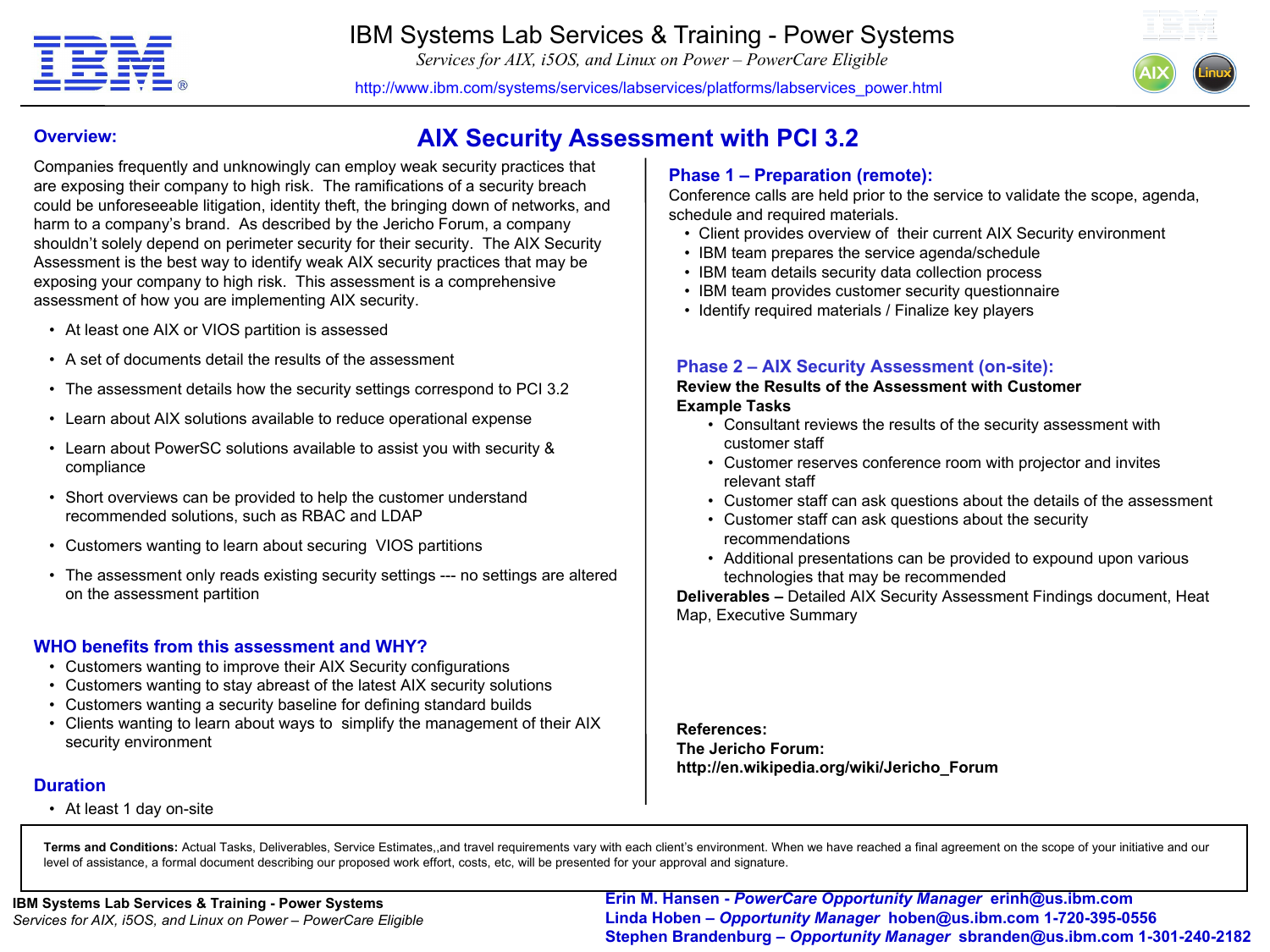

**Overview:**

IBM Systems Lab Services & Training - Power Systems

*Services for AIX, i5OS, and Linux on Power– PowerCare Eligible*

http://www.ibm.com/systems/services/labservices/platforms/labservices\_power.html



# **AIX Identity Management with ISDS - Level 1**

The best form of identity management for AIX systems is implemented using LDAP directory services. LDAP can save a great amount of time, effort, and energy by simplifying the task of supporting users and groups as a business grows. This type of centralized management allows you to remove the need of synchronizing passwords and accounts for users and groups across multiple AIX systems. This service provides an on-site workshop that will equip the customer with all the essential elements needed to deploy LDAP directory services using IBM's Security Directory Server (ISDS):

- Provide presentations to help the customer staff understand LDAP
- Installation and configuration of LDAP Server and Clients using ISDS
- Install and configure the web-based GUI administration tool
- Learn how to tune your LDAP client configuration for optimal performance
- Learn how to migrate local users and groups from an AIX partition to an LDAP Directory. N**OTE**: this service does not provide migration of users and groups with inconsistent UIDs and GIDs from multiple partitions to LDAP, but we will provide guidance on how migration is accomplished with inconsistent UIDs and GIDs
- See and understand why ISDS is the best identity management solution for AIX
- Learn why ISDS configured with RFC2307AIX Schema doesn't have the numerous limitations found with other LDAP solutions, like Microsoft Active Directory (MSAD)

# **WHO benefits from this workshop and WHY?**

- Clients with limited skills or experience with LDAP
- Clients needing a solution to simplify password and user/group administration
- Clients wanting to simplify the management of other AIX security services like RBAC, EFS, AIX Security Expert, Trusted Execution

### **Duration**

• 2-3 days on-site

### **Phase 1 – Preparation (remote):**

Conference calls are held prior to the service to validate the scope, agenda, schedule and required materials.

- Client provides overview of their current AIX identity management
- IBM team prepares the service agenda/schedule
- Identify required materials / Finalize key players

# **Phase 2 – LDAP Workshop – Level 1 (on site):**

### **Installation and configuration of LDAP Client and Server Example Tasks**

• Learn how to add/delete new users to the LDAP directory from AIX

• Learn how to install and configure the LDAP Client and Server **Deliverables –** Step-by-step install and configuration document, Understanding LDAP Presentation, AIX/LDAP Name attribute mapping document, LDAP user and group master templates files

### **Installation and Configuration of LDAP Web Admin Tool Example Tasks**

- Install and configure the Embedded WebSphere Application Server package used for Web-based LDAP GUI administration
- Learn how to customize access to the Web Administration for multiple administrators
- Learn how to manage users and groups from the Web admin interface

• Learn how to migrate pre-existing users from AIX systems to LDAP **Deliverables** – Step-by-step install and configuration document, LDAP Workshop slides

### **LDAP Demo**

### **Example tasks**

- At conclusion of the service, provide customer staff a demo of the implemented LDAP ISDS solution
- Provide a general Q&A session
- Provide preview of AIX Identity Management with ISDS Level 2
- Provide preview of the Pass-through Authentication Service

**Terms and Conditions:** Actual Tasks, Deliverables, Service Estimates,,and travel requirements vary with each client's environment. When we have reached a final agreement on the scope of your initiative and our level of assistance, a formal document describing our proposed work effort, costs, etc, will be presented for your approval and signature.

### **IBM Systems Lab Services & Training - Power Systems**

*Services for AIX, i5OS, and Linux on Power – PowerCare Eligible*

M Systems Lab Services & Training - Power Systems<br>Prices for AIX i5OS, and Linux on Power, RewarCorp Fligible **1996 Stephen Brandophura Connectivalty Manager hoben@us.ibm.com 1-720-395-0556 Erin M. Hansen -** *PowerCare Opportunity Manager* **erinh@us.ibm.com Stephen Brandenburg –** *Opportunity Manager* **sbranden@us.ibm.com 1-301-240-2182**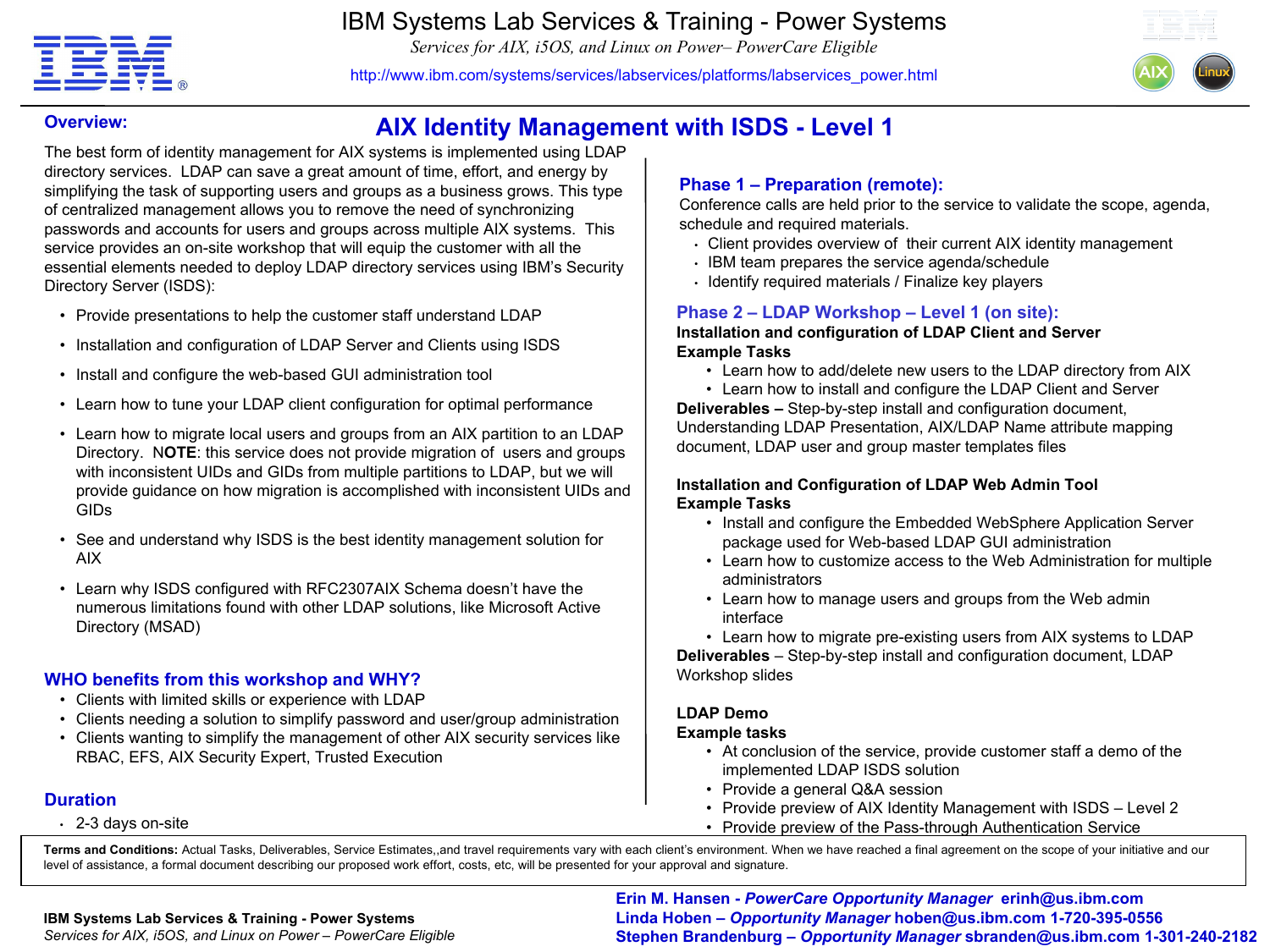

*Services for AIX, i5OS, and Linux on Power– PowerCare Eligible*



http://www.ibm.com/systems/services/labservices/platforms/labservices\_power.html

# **AIX Identity Management with ISDS - Level 2**

### **Overview:**

This service is a follow-on service to the AIX Identity Management with ISDS – level 1 service. The best way of ensuring the security and reliability of LDAP directory services is to provide a fail-over LDAP Server and to encrypt all LDAP related communication. This service provides an on-site workshop that will equip the customer with all the essential elements needed to integrate SSL and LDAP replication with IBM's Tivoli Directory Server running on AIX:

- Provide presentations to help the customer staff understand LDAP replication
- Install and configure SSL with AIX LDAP Clients and the ISDS LDAP Server on AIX
- Install and configure SSL for the ISDS web-based GUI administration tool
- Learn how to configure Master-Slave replication with 2 ISDS LDAP Servers running on AIX
- Learn how to configure AIX LDAP Clients for LDAP Server failover

### **WHO benefits from this workshop and WHY?**

- Customers with limited skills or experience with LDAP
- Customers needing to secure and provide a reliable LDAP solution for their production AIX LDAP Client systems
- Customers needing a secure method for administering their LDAP server

### **Duration**

• 2-3 days on-site

### **Phase 1 – Preparation (remote):**

Conference calls are held prior to the service to validate the scope, agenda, schedule and required materials.

- Customer provides overview of their current AIX identity management
- IBM team prepares the service agenda/schedule
- Identify required materials / Finalize key players

#### **Phase 2 – SSL & Replication Workshop – Level 2 (on site): Installation and configuration of SSL LDAP Client and Server Example Tasks**

- Learn how to create self-signed certificates
- Learn how to install the GSKIT for SSL integration
- Learn how to create a Key Database file
- Learn how to add, delete and modify a secured directory

**Deliverables –** Step-by-step SSL install and configuration documents and any related presentation slides

#### **Installation and Configuration of Master-Slave LDAP Replication Example Tasks**

- Learn how to configure an LDAP Server as a Replication Master
- Learn how to configure an LDAP Server as a Replication Slave
- Learn how to export a master directory to a slave securely

**Deliverables** – Step-by-step Replication install and configuration document and any related presentation slides

### **LDAP Demo**

#### **Example tasks**

- At conclusion of the service, provide customer staff a demo of the implemented SSL LDAP ITDS solution
- Provide a demo of the LDAP replication using a failover scenario
- Provide a general Q&A session

**Terms and Conditions:** Actual Tasks, Deliverables, Service Estimates,,and travel requirements vary with each client's environment. When we have reached a final agreement on the scope of your initiative and our level of assistance, a formal document describing our proposed work effort, costs, etc, will be presented for your approval and signature.

#### **IBM Systems Lab Services & Training - Power Systems**

<u>Parager</u> hoben Corporation Club Corporation Corporation Corporation Corporation Corporation (Care in 1995-0556<br>Services for AIX, i5OS, and Linux on Power– PowerCare Eligible<br> **Care by Corporation Corporation Constructs (A Erin M. Hansen -** *PowerCare Opportunity Manager* **erinh@us.ibm.com Linda Hoben** *– Opportunity Manager* **hoben@us.ibm.com 1-720-395-0556 Stephen Brandenburg –** *Opportunity Manager* **sbranden@us.ibm.com 1-301-240-2182**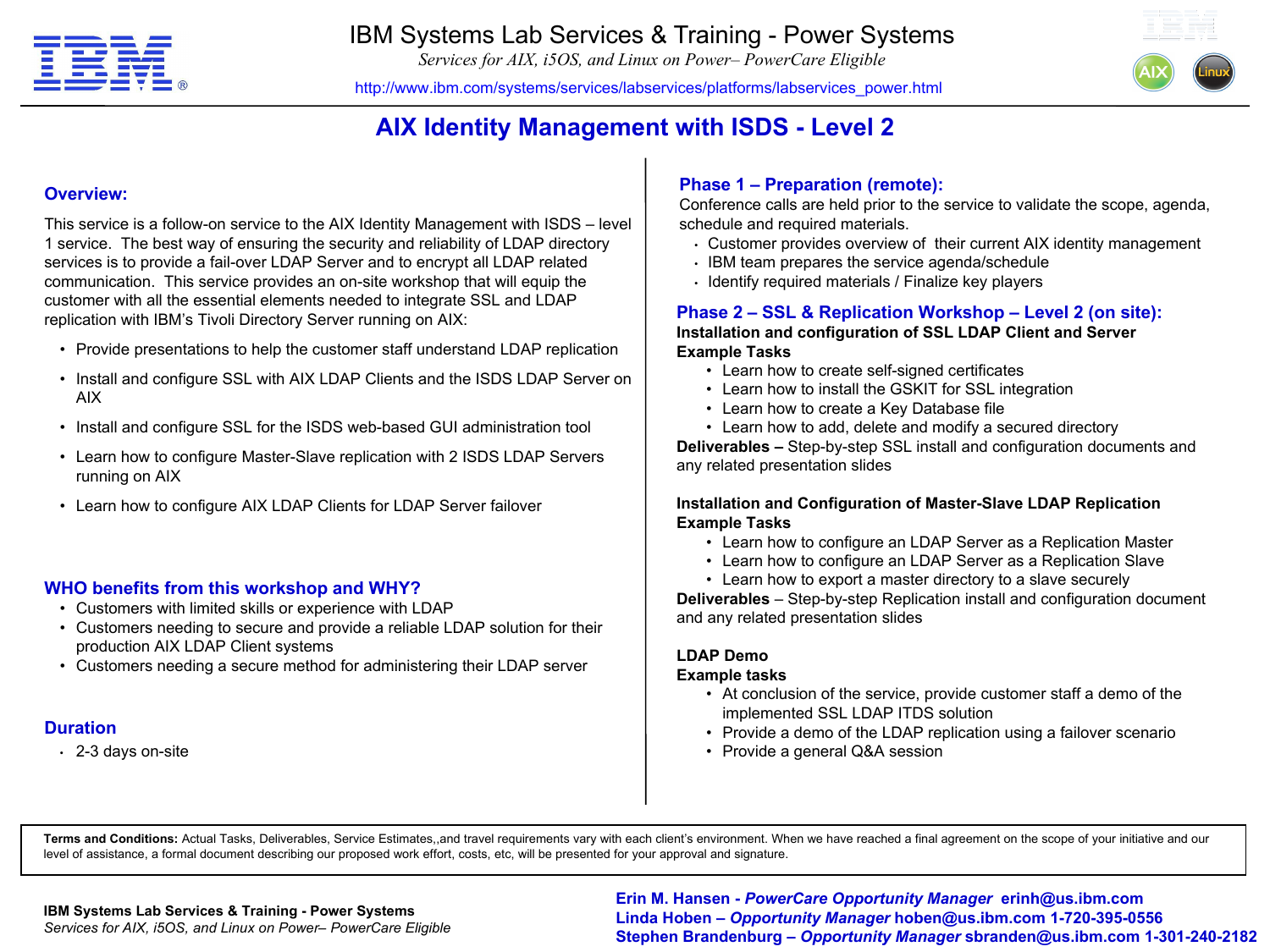

*Services for AIX, i5OS, and Linux on Power– PowerCare Eligible*



http://www.ibm.com/systems/services/labservices/platforms/labservices\_power.html

# **Pass-through Authentication**

# with Microsoft Active Directory and IBM Security Directory Server

### **Overview:**

For most AIX customers, Pass-through Authentication (PTA) is the key to providing the best general solution for centralized password and user/group management for AIX systems.

When AIX systems are configured as LDAP clients pointing to a centralized ISDS LDAP server, ISDS can provide the PTA mechanism to redirect authentication requests to a different LDAP server, in this case MSAD. This PTA mechanism allows AIX users to use a single Windows network login password for both Windows and AIX system login.

With PTA, ISDS will still be used to manage and store AIX user and group information. By storing user and group information on ISDS, full compatibility with AIX systems is maintained because ISDS implements the RFC2307AIX LDAP Schema. Not all LDAP servers, such as MSAD, provide this as a default implemented schema. In the case of MSAD, the schema support that is provided by default for UNIX systems can prove to be difficult to use, limiting and less functional. Fortunately, all of these issues are eliminated by centrally storing and managing user and group information on ISDS.

If an application server running on an AIX LDAP client utilizes OS security, PTA provides the additional benefit of centralizing application authentication to MSAD, even if the application clients are running on different operating systems. This is an additional method of how PTA eliminates the use of multiple passwords and centralizes authentication to the single MSAD-based password for not only AIX login access, but also AIX application access. Please see the PTA Topology diagram on the next page for an illustration of this using DB2.

### **Duration**

• 2-6 days on-site

### **WHO benefits from this workshop and WHY?**

- Clients needing a solution to greatly simplify password and user/group administration
- Clients wanting to allow AIX users to authenticate to their AIX partitions using their Windows network login password

### **Phase 1 – Preparation (remote):**

Conference calls are held prior to the service to validate scope, agenda, schedule and required materials.

- Customer provides overview of their current AIX password and user/group management
- IBM team prepares the service agenda, schedule, etc.

### **Phase 2 – PTA Workshop (on-site)**

# **Configuration of PTA**

### **Example Tasks**

- Configure PTA using the ITDS Web-based Administration Tool
- Learn how PTA can enable an AIX user to login to AIX, whether his username is identical or not to his Windows network login name
- Learn how multiple AIX logins can be mapped to the same Windows password
- Learn how PTA is configured as an option on a per user basis

**Deliverables** – Step-by-step PTA configuration document & all slides

*NOTE: This PTA solution requires the use of server-side authentication. Therefore SSL (see the Level 2 service) must be implemented with AIX LDAP Clients and Servers*.

**Terms and Conditions:** Actual Tasks, Deliverables, Service Estimates,,and travel requirements vary with each client's environment. When we have reached a final agreement on the scope of your initiative and our level of assistance, a formal document describing our proposed work effort, costs, etc, will be presented for your approval and signature.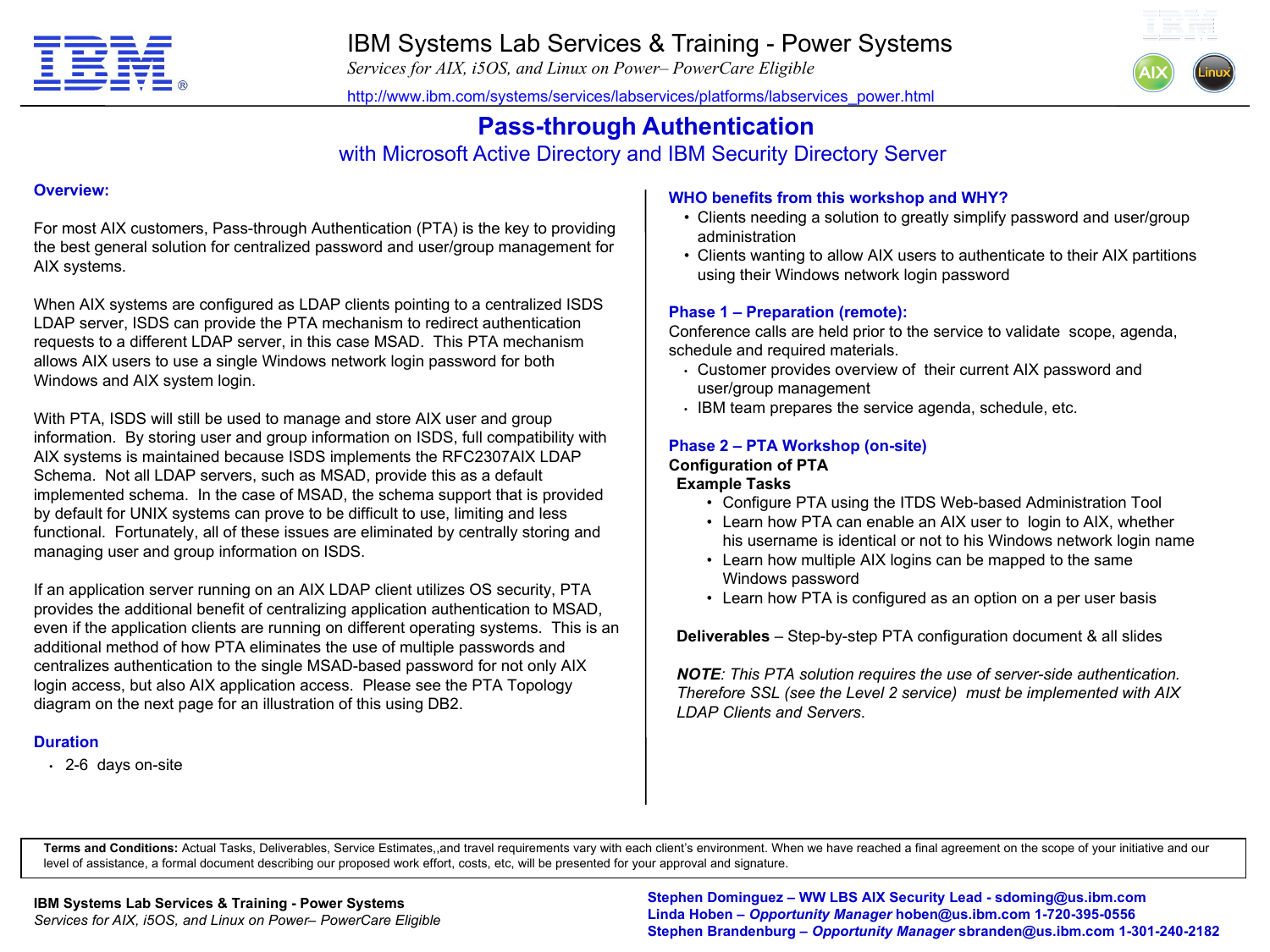

# **Pass-through Authentication Network Topology** with Microsoft Active Directory and IBM Security Directory Server

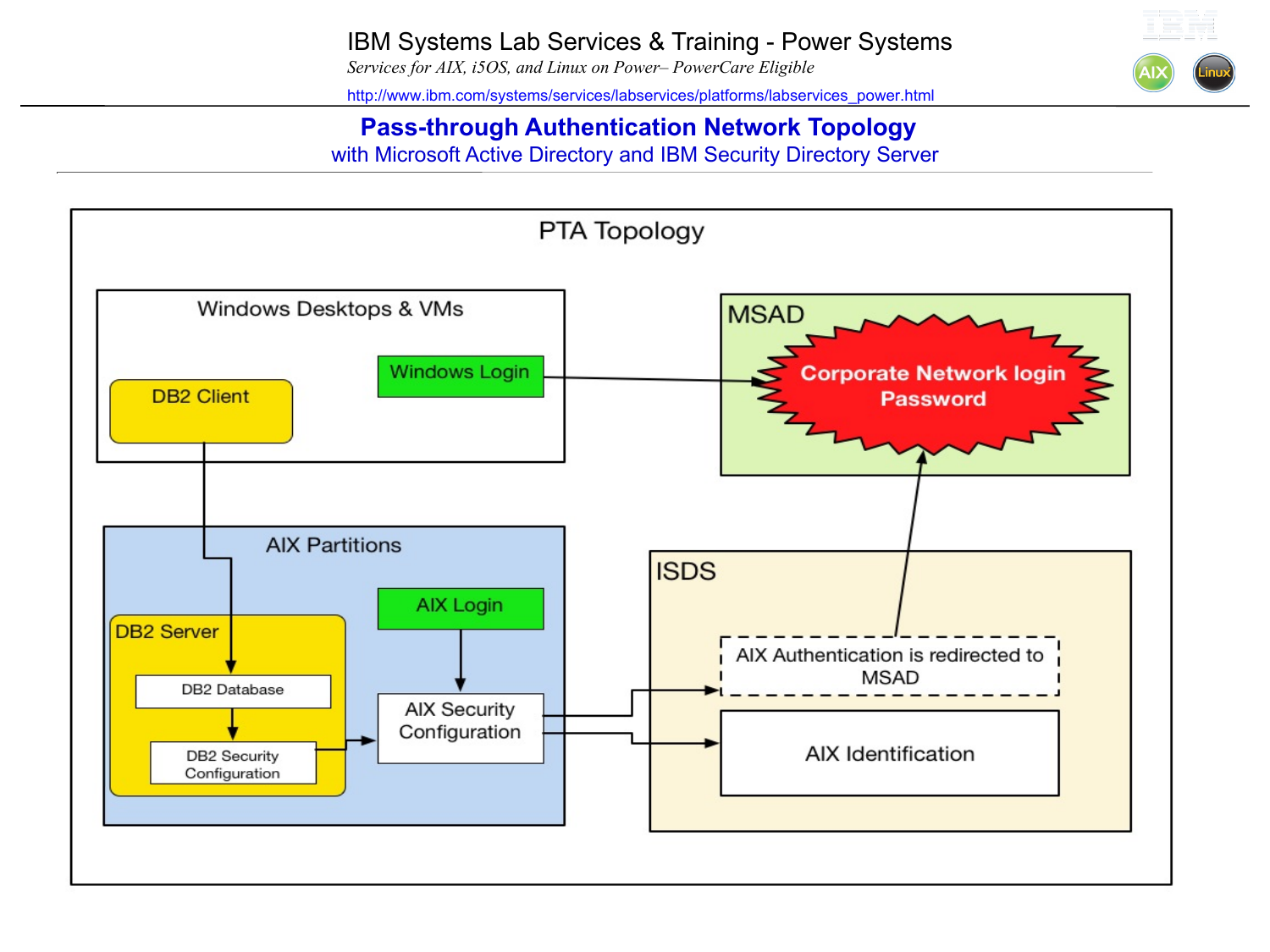

**IBM Systems Lab Services & Training - Power Systems** Services for AIX, i5OS, and Linux on Power-PowerCare Eligible http://www.ibm.com/systems/services/labservices/platforms/labservices\_power.html



# **LDAP Integration with AIX and Microsoft Active Directory**

#### **Overview**

A popular LDAP server option for AIX is using Microsoft Active Director as the LDAP server for your AIX LDAP clients.. MSAD can provide basic centralized user, group, and password management options for your AIX systems by leveraging your existing MSAD environment.

When AIX systems are configured as LDAP clients to an MSAD server, AIX users may use their Windows network login password for both Windows and AIX system login.

MSAD can be used to manage and store AIX user and group information without needing to install any additional software or schema extensions. In our service we will provide knowledge transfer, so you will understand how to enable your existing MSAD user and group accounts to support AIX authentication and user/group management.

### **WHO benefits from this workshop and WHY?**

- Clients needing a solution to greatly simplify password and user/group administration
- Clients wanting to allow AIX users to authenticate to their AIX partitions using their Windows network login password
- Clients wanting to leverage MSAD-based authentication for HMC and VIOS systems

### **Duration**

3-9 days on-site, depending on the level of assistance requested

### **Phase 1 – Preparation (remote)**

- Conference calls are held prior to the service to validate scope, agenda, schedule and required materials
- Customer provides overview of their current AIX password and user/group management
- IBM team prepares the service agenda, schedule, etc.

### **Phase 2 – Workshop (on-site)**

- Work with the MSAD and AIX customer staff to install and configure your AIX systems as LDAP Clients to your Active Directory infrastructure
- Provide assistance with mapping AIX LDAP attributes with MSAD defined attributes
- Provide assistance with SSL certificate requirements and verification
- Learn how AIX can be used to authenticate users with MSAD but use local AIX accounts for user and group information
- Learn about additional advanced AIX LDAP client configuration options

**Deliverables** – Step-by-step AIX configuration documents & all slides

*NOTE: This service requires the use of server-side authentication with SSL/TLS Therefore a trusted root certificate must be provided by the MSAD customer staff in order for the AIX LDAP clients systems to be able to communicate with MSAD environment over SSL/TLS*

Terms and Conditions: Actual Tasks, Deliverables, Service Estimates, and travel requirements vary with each client's environment. When we have reached a final agreement on the scope of your initiative and our level of assi formal document describing our proposed work effort, costs, etc, will be presented for your approval and signature.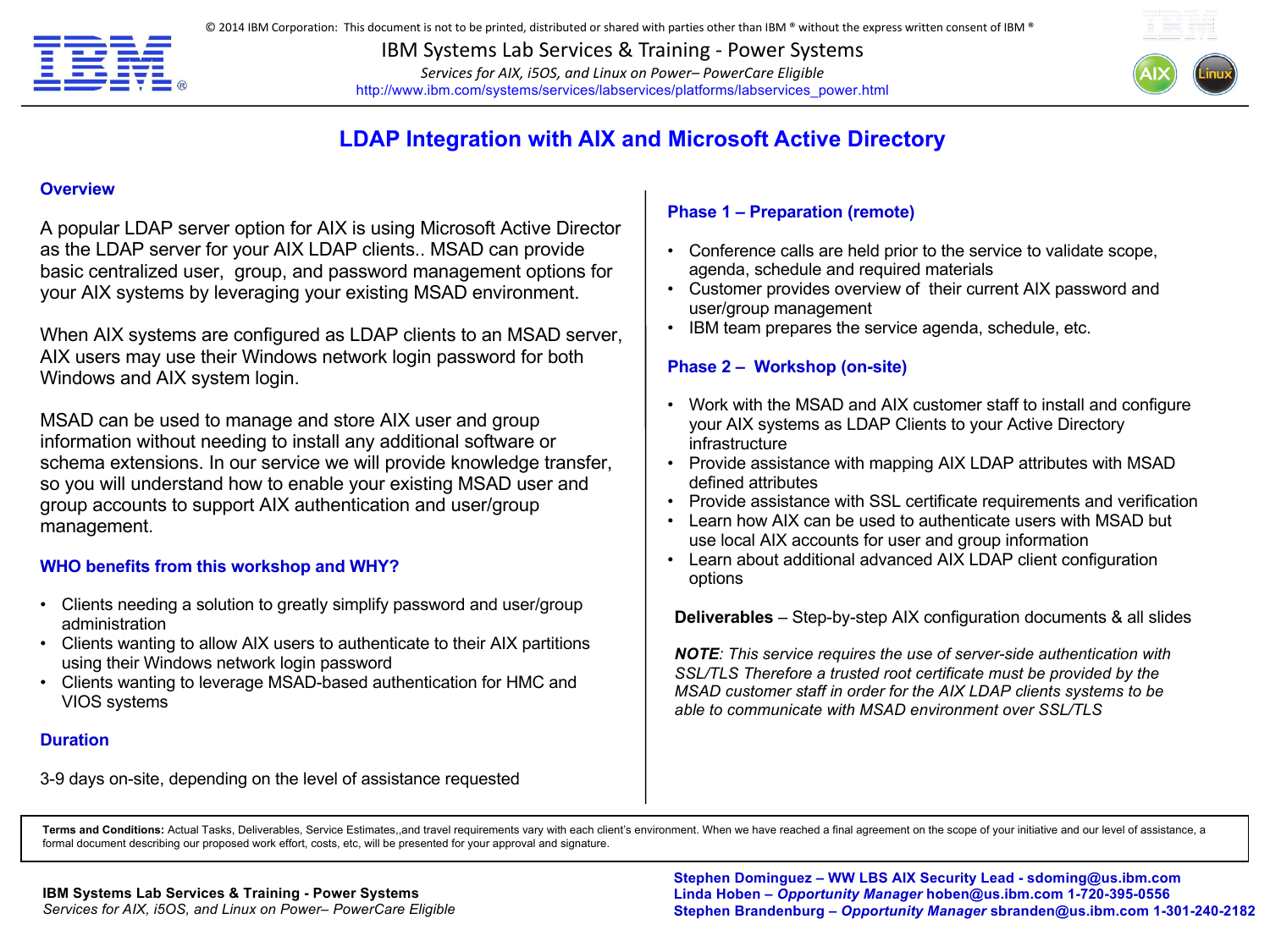

*Services for AIX, i5OS, and Linux on Power – PowerCare Eligible*

http://www.ibm.com/systems/services/labservices/platforms/labservices\_power.html



# **Sudo/LDAP Integration & Workshop**

### **Overview:**

Sudo is a popular tool for delegating privileged access to general user accounts on Unix systems, including AIX. Although AIX's Enhanced RBAC is the most secure form of delegating access to AIX privileged commands, sudo maintains its popularity due to its common interface across Unix platforms. Sudo also provides a subset of access options not possible with AIX's Enhanced RBAC.

Sudo's access control rules are defined in the /etc/sudoers configuration file. The configuration file contains detailed information such as users and groups, the commands (and command arguments) they can run, the user/group a command will run as, etc. Host aliases and commands aliases can also be defined to facilitate the access control.

The sudo/LDAP integration workshop is designed to help you centralize the sudoers rules using an LDAP directory. This will reduce the complexity and effort of managing the /etc/sudoers configuration file on each and every AIX partition. This is just a sampling of what is provided during the workshop:

- LDAP server preparation for sudoers support
- Local /etc/sudoers file export/migration to LDAP server
- LDAP sudoers rules prioritization/ordering
- Configuration of sudo for LDAP sudoers lookup
- Mixed mode of sudoders lookup through /etc/sudoers file and LDAP

### **WHO benefits from this workshop and WHY?**

- Clients who wants to simplify sudo rules management
- Clients who wants to reduce errors associated with hundreds of sudoers files in their data center
- Customers wanting a PoC installation of sudo with LDAP support before deploying it to the production environment

### **Duration**

• 3 days on-site (assuming client has functional LDAP server already)

### **Phase 1 – Preparation (remote):**

Conference calls are held prior to the service to validate the scope, agenda, schedule and required materials.

- Client provides the overview of its current AIX security environment and the sudo usage
- Client shares its LDAP server status
- IBM team prepares the service agenda/schedule
- Identify required materials / Finalize key players

### **Phase 2 – Sudo/LDAP Integration Workshop (on site):**

### **Tasks**

- Identifying the LDAP server type
- Installing and configuring the proper Sudo LDAP schema
- Designing the sudoers rule architecture in LDAP
- Examining local /etc/sudoers files
- Migrating sudoers rules to LDAP
- Enabling sudo LDAP lookup on AIX
- Testing/verifying sudo functions with LDAP integration
- Resolving client specific sudo/LDAP integration issues

### **Deliverables**

• Step-by-step configuration document

**Terms and Conditions:** Actual Tasks, Deliverables, Service Estimates,,and travel requirements vary with each client's environment. When we have reached a final agreement on the scope of your initiative and our level of assistance, a formal document describing our proposed work effort, costs, etc, will be presented for your approval and signature.

**Example 12 Corport Constructed Article 2 Constructed Article 2 Construction Corportunity Manager <b>hoben@us.ibm.com 1-720-395-0556 Corportion Corportion Corportion Corportion Corportion Corportion Corportion Corportion C Erin M. Hansen -** *PowerCare Opportunity Manager* **erinh@us.ibm.com Stephen Brandenburg –** *Opportunity Manager* **sbranden@us.ibm.com 1-301-240-2182**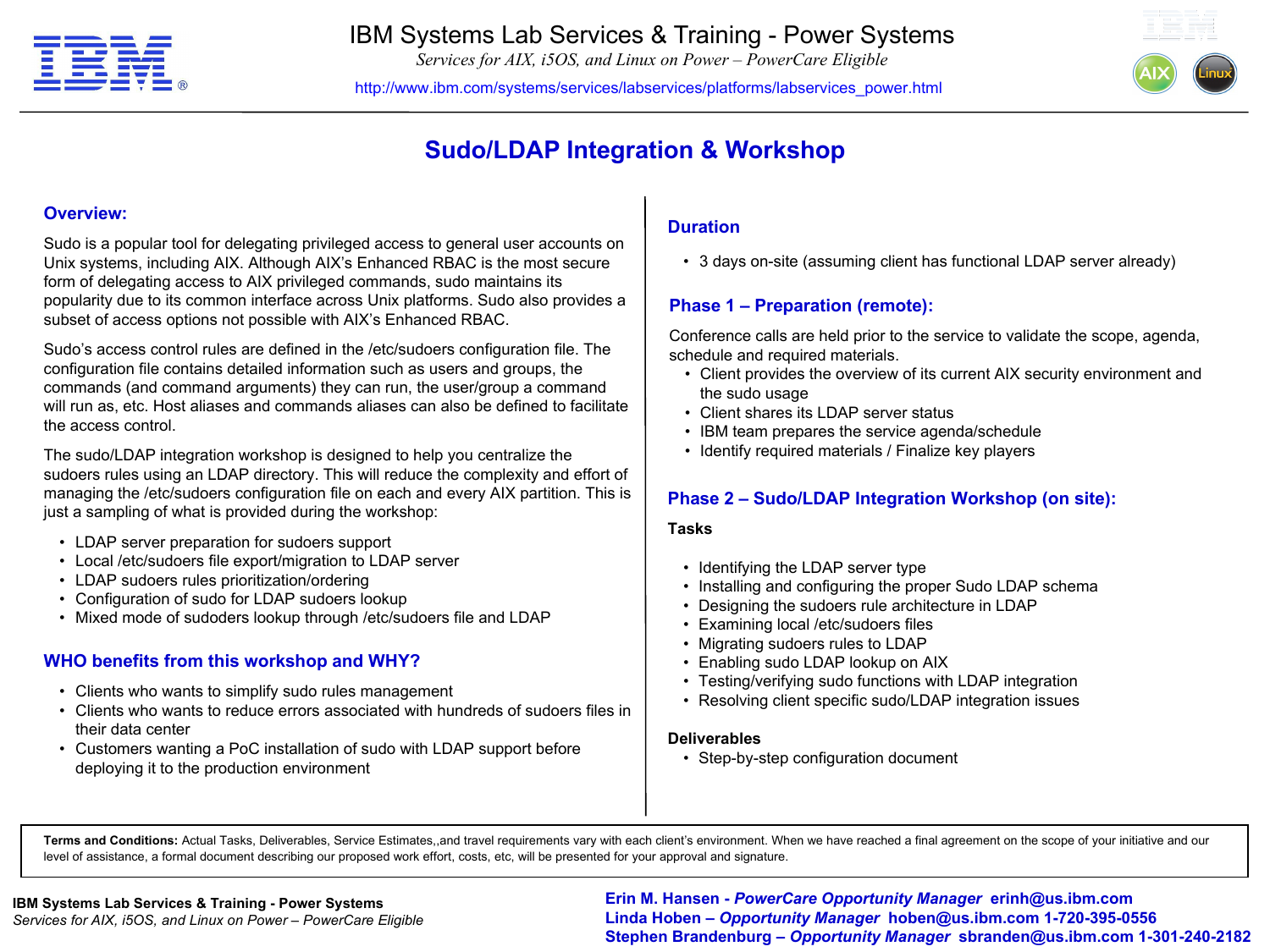

*Services for AIX, i5OS, and Linux on Power – PowerCare Eligible*

http://www.ibm.com/systems/services/labservices/platforms/labservices\_power.html



# **AIX Auditing Workshop**

### **Overview:**

The AIX Auditing subsystem provides comprehensive recording of security-related AIX events that can be used to alert you about potential or actual violations to the system security policy.

AIX Auditing allows you to track user activities critical to preventing, detecting or minimizing the impact of a security breach. The implementation of auditing allows thorough tracking, alerting, and analysis if something goes wrong. Additionally, determining the cause of a compromise is extremely difficult or impossible without the critical forensic information that AIX Auditing provides.

Proper auditing is typically mandatory for being able to meet various regulatory security compliance standards. This workshop provides the following:

- Presentations provided to help customer staff quickly understand AIX Auditing
- Learn how AIX Auditing can be coupled with PowerSC Trusted Logging to provide tamper-proof logging
- Learn how to plan for Production deployment
- Deploy a running PoC of AIX Auditing & PowerSC Trusted Logging
- Learn how AIX Auditing can be optimized and streamlined with the use of AIX's Enhanced Role Based Access Control (RBAC)

### **WHO benefits from this workshop and WHY?**

- Customers with limited or no experience with AIX Auditing
- Customers wanting to properly monitor AIX systems to prevent security breaches
- Customers wanting an auditing solution to help meet regulatory compliance
- Customers wanting a PoC installation of AIX Auditing in a sandbox environment before deploying AIX Auditing to their production environment

### **Duration**

• At least 1 day on-site

### **Phase 1 – Preparation (remote):**

Conference calls are held prior to the service to validate the scope, agenda, schedule and required materials.

- Client provides overview of their current AIX auditing environment
- IBM team prepares the service agenda/schedule
- Identify required materials / Finalize key players

### **Phase 2 – AIX Auditing Workshop (on-site): Configuration of AIX Auditing**

- Learn how to configure AIX Auditing
- Learn how to configure RBAC-based AIX Auditing
- Learn about configuration options for saving on disk space and CPU cycles

**Deliverables –** Step-by-step AIX Auditing and configuration documents, AIX Auditing Workshop slides

### **Installation and configuration of PowerSC Trusted Logging Example Tasks**

- Learn how to install and configure PowerSC Trusted Logging
- See how AIX Auditing and Trusted Logging can provide tamper-proof auditing logs

**Deliverables** – Step-by-step PowerSC Trusted Logging install and configuration documents, PowerSC Trusted Logging Slides

#### **AIX Auditing Demo Example tasks**

- At the conclusion of the service, a demo of AIX Auditing & PowerSC Trusted Logging will be provided
- Final general Q&A session provided

**Terms and Conditions:** Actual Tasks, Deliverables, Service Estimates,,and travel requirements vary with each client's environment. When we have reached a final agreement on the scope of your initiative and our level of assistance, a formal document describing our proposed work effort, costs, etc, will be presented for your approval and signature.

*Services for AIX, i5OS, and Linux on Power – PowerCare Eligible*

Page 9 © 2009 IBM Corporation **Stephen Brandenburg –** *Opportunity Manager* **sbranden@us.ibm.com 1-301-240-2182 IBM Systems Lab Services & Training - Power Systems Erin M. Hansen - PowerCare Opportunity Manager erinh@us.ibm.com Linda Hoben** *– Opportunity Manager* **hoben@us.ibm.com 1-720-395-0556**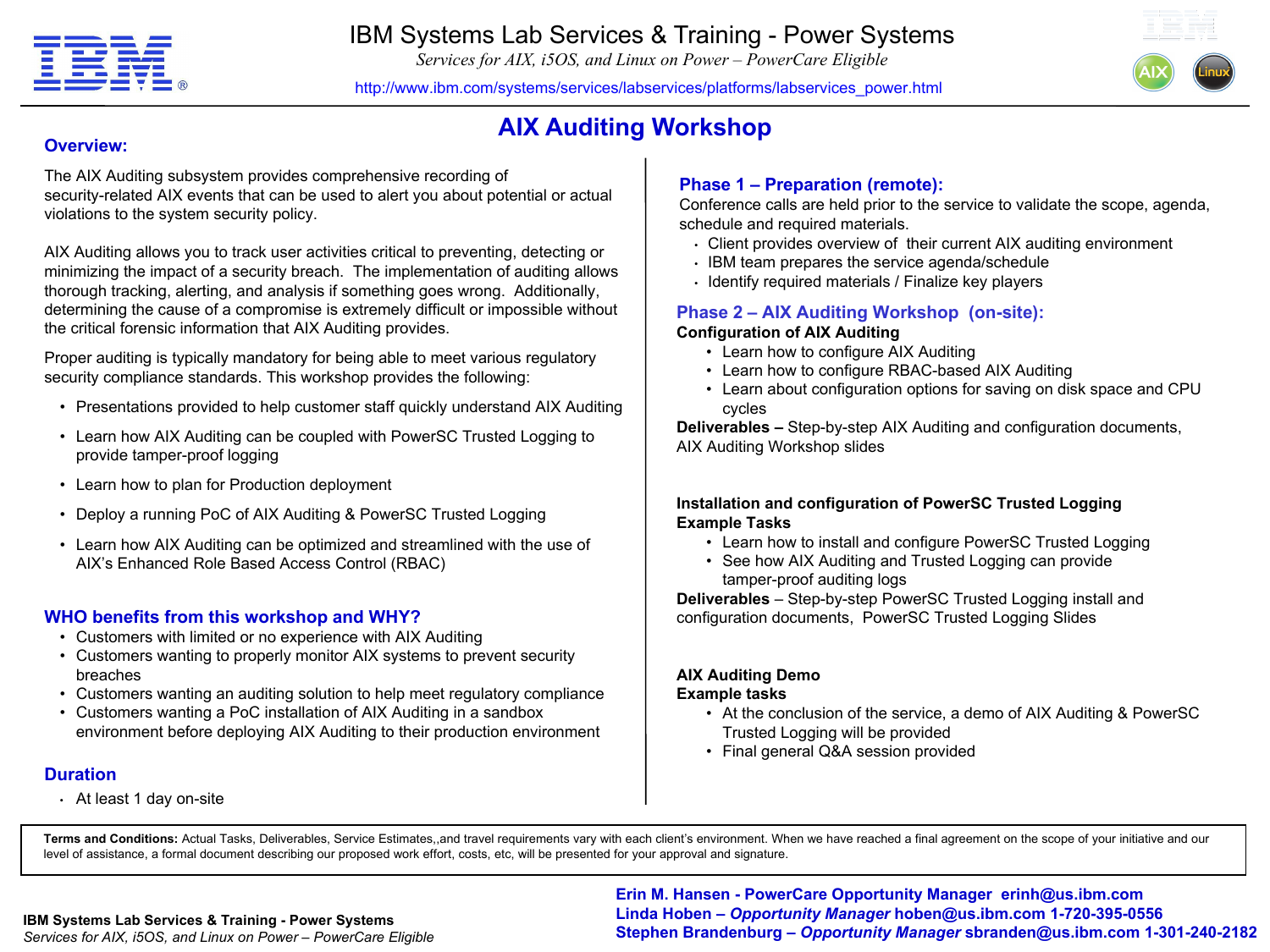

*Services for AIX, i5OS, and Linux on Power– PowerCare Eligible*

http://www.ibm.com/systems/services/labservices/platforms/labservices\_power.html



# **AIX Malware Prevention Workshop** with AIX Trusted Execution

CNET > News > Security & Privacy > Target confirms malware used on point-of-sale terminals

# **Target confirms malware used** on point-of-sale terminals

During an interview with CNBC, retailer's CEO defends four-day delay ir notifying customers of security breach as necessary for the investigation and preparation for consumer reaction.



# Malware Lurked for Months Inside Neiman

Credit-Card Stealing Software Worked From July 16 to Oct. 30.

# **Overview:**

Companies frequently and unknowingly fail to deploy proper security countermeasures for malware, which exposes these companies to high risk of a security breach leading to numerous harmful effects, such as damage to a company's brand, huge financial losses, identity theft, costly litigation, etc.

Fortunately, IBM has provided a powerful solution, AIX Trusted Execution (TE), to drastically reduce the risk posed by malware, and IBM Lab Services has provided a service to help you quickly deploy this indispensable tool for preventing malware on AIX networks.

# **Workshop Description:**

In this workshop, we will look at the nuts and bolts of Trusted Execution (TE) deployment and work through several TE lab exercises in order to gain experience in addressing the most critical elements of TE deployment

### **Phase 1 – Preparation (remote):**

Conference calls are held prior to the service to validate scope, agenda, schedule and required materials.

- Customer provides overview of their current malware prevention tooling, (if possible)
- IBM team prepares the service agenda, schedule, etc.

### **Phase 2 – AIX Malware Prevention Workshop (on-site): Example Tasks**

- Learn how to prevent and detect the various types of malware, such as: viruses, rootkits, trojan horses, etc using **TE**
- Learn how to generate TE logging reports
- Learn how TE can be used to satisfy regulatory standards, such as PCI, HIPAA, NERC-CIP,DoD STIG, SOX-COBIT
- Learn how to install and configure TE
- Learn how to prevent scripts and applications from being infected or altered by malware

**Deliverables** – Step-by-step configuration documents & all slides

### **Duration:**

2 days on-site

**Terms and Conditions:** Actual Tasks, Deliverables, Service Estimates,,and travel requirements vary with each client's environment. When we have reached a final agreement on the scope of your initiative and our level of assistance, a formal document describing our proposed work effort, costs, etc, will be presented for your approval and signature.

vices for AIX, i5OS, and Linux on Power– PowerCare Eligible<br> **Ctanben Brandaphurg – Opportunity Manager bypadaphurg – Opportunity Manager bypadaphurg – Opportunity Manager shrandap@us.ibm.com 1-720-395-0556 Stephen Dominguez –** *WW LBS AIX Security Lead* **- sdoming@us.ibm.com Stephen Brandenburg –** *Opportunity Manager* **sbranden@us.ibm.com 1-301-240-2182**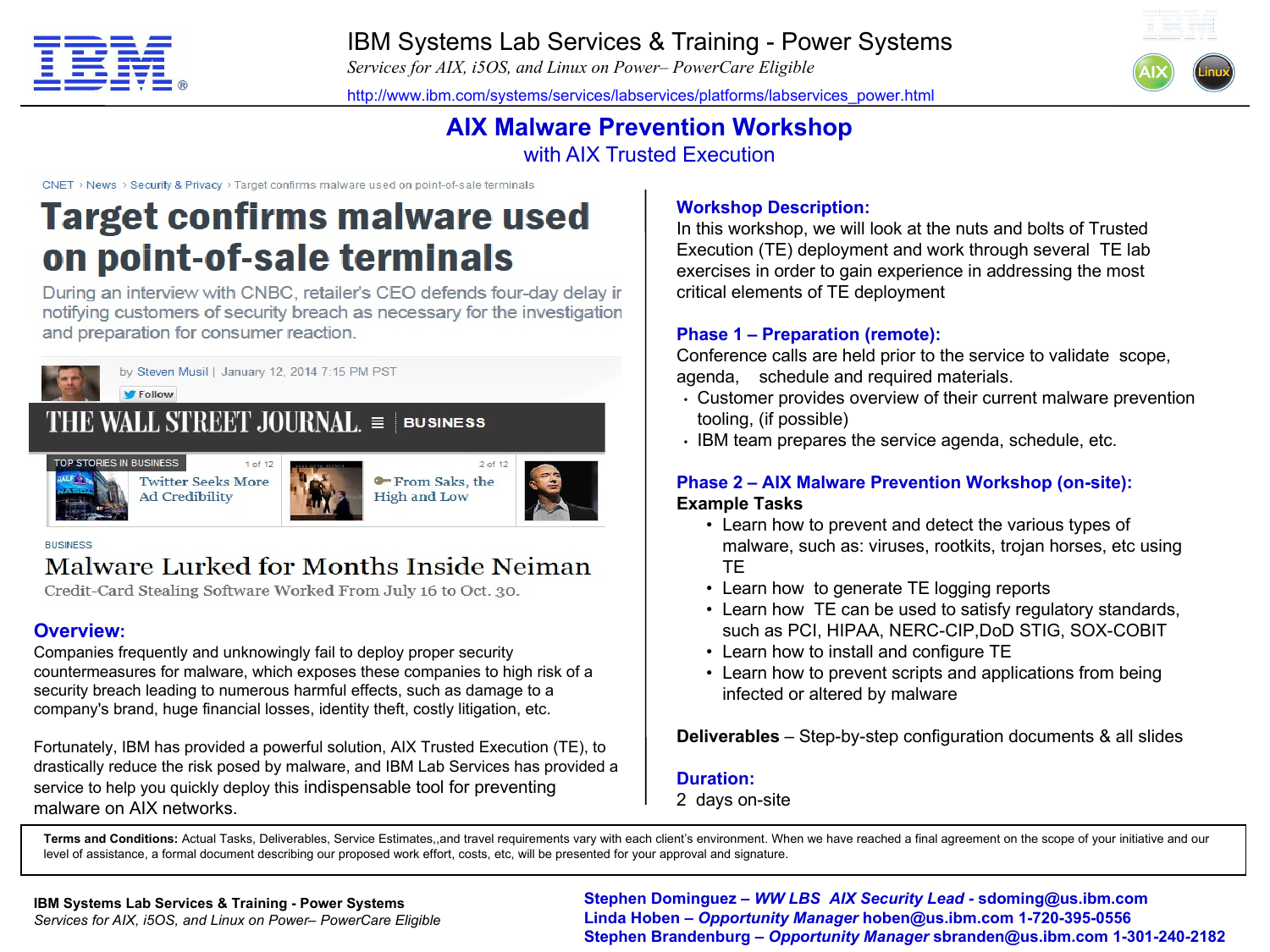

*Services for AIX, i5OS, and Linux on Power – PowerCare Eligible*



http://www.ibm.com/systems/services/labservices/platforms/labservices\_power.html

# **RBAC Workshop**

### **Overview:**

Starting with AIX 6.1, Enhanced Role Based Access Control (RBAC) on AIX is the most powerful and sophisticated access control tool for AIX. Many UNIX security breaches occur because of excessive access to root. One of the most important ways to protect your AIX environment is to lessen unnecessary root access. RBAC provides a rich set of tools for allowing administrators to gain the access they need to do their jobs without having to grant root access. RBAC is also important for many companies to implement in order to satisfy various regulatory standards.

In this workshop, we will look at the nuts and bolts of RBAC and work through several different RBAC lab exercises in order to gain experience in addressing the most critical elements of RBAC implementation:

- Provide presentations to help the customer staff understand RBAC
- Detailed installation and configuration of RBAC
- Learn how to enable 3<sup>rd</sup> party scripts and applications for RBAC
- Roadmap for implementing RBAC in production
- Learn why RBAC is far superior to other access control tools, like SUDO
- Learn how to centralize RBAC using existing LDAP Directory Services
- Learn how save disk space and CPU cycles when integrating RBAC with the AIX auditing subsystem

### **WHO benefits from this workshop and WHY?**

- Clients wanting to prevent a security breach
- Clients with limited skills or experience with RBAC
- Clients needing a secure solution for delegated administrative access
- Clients needing to implement separation of duties
- Clients wanting to enable their AIX environment for existing and future AIX applications that implement RBAC roles

### **Phase 1 – Preparation (remote):**

Conference calls are held prior to the service to validate the scope, agenda, schedule and required materials.

- Client provides overview of their current AIX access control systems
- IBM team prepares the service agenda/schedule
- Identify required materials / Finalize key players

#### **Phase 2 – RBAC Workshop (on site): Installation and configuration of RBAC**

### **Example Tasks**

- Create and customize RBAC roles and authorizations
- Learn how to configure RBAC with AIX Auditing
- Learn how Domain RBAC can be used to add further granularity to your access control design
- Learn how to replace use of dangerous setuid with RBAC
- Learn how to customize your RBAC configuration
- Configure separation of duties using RBAC by requiring multiple administrators for command activation
- Learn the differences between AIX roles, authorizations and privileges
- Configure critical files for access via RBAC roles
- Limit access to critical file systems using Domain RBAC

**Deliverables** – Understanding RBAC presentation, RBAC Workshop slides, Implementation Guide for integrating RBAC with existing LDAP Services

### **RBAC Demo**

### **Example tasks**

- At conclusion of the service, provide customer staff a demo of RBAC
- Provide a general Q&A session

### **Duration**

 $\cdot$  2 days on-site

**Terms and Conditions:** Actual Tasks, Deliverables, Service Estimates,,and travel requirements vary with each client's environment. When we have reached a final agreement on the scope of your initiative and our level of assistance, a formal document describing our proposed work effort, costs, etc, will be presented for your approval and signature.

### **IBM Systems Lab Services & Training - Power Systems**

*Services for AIX, i5OS, and Linux on Power – PowerCare Eligible*

n Systems Lab Services & Training - Power Systems<br>vices for AIX, i5OS, and Linux on Power – PowerCare Eligible **by the Corporation of Stanban Brandonburg – Opportunity Manager hoben@us.ibm.com 1-720-395-0556<br>Stanban Pronde Erin M. Hansen -** *PowerCare Opportunity Manager* **erinh@us.ibm.com Stephen Brandenburg –** *Opportunity Manager* **sbranden@us.ibm.com 1-301-240-2182**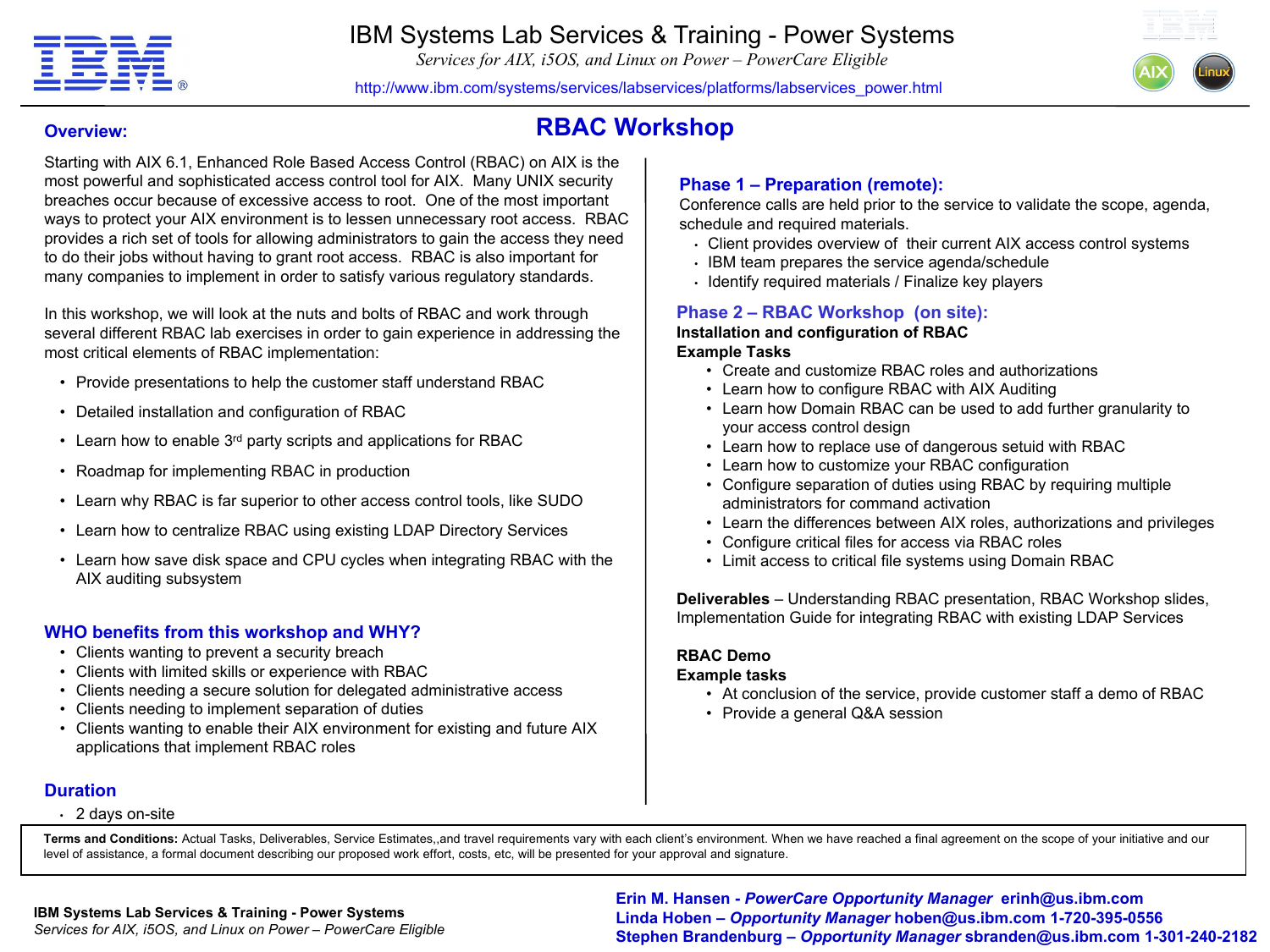

*Services for AIX, i5OS, and Linux on Power – PowerCare Eligible*

http://www.ibm.com/systems/services/labservices/platforms/labservices\_power.html



# **PowerSC GUI Proof of Concept**

#### **Overview:**

IBM's PowerSC Security & Compliance Automation tool provides compliance-based profiles and tooling for deploying security hardening for AIX.. Real-time monitoring of these compliance settings is accomplished via PowerSC Real Time Compliance.

Building upon the foundation provided by these two indispensable solutions, the release of PowerSC v1.1.5.0 includes a powerful new solution, the PowerSC Graphical User Interface (GUI), that makes the management of security compliance significantly easier. The PowerSC GUI allows administrators to centrally manage end point security compliance across the entire AIX environment from a web-based GUI, significantly reducing effort, complexity, and potential for human error.

The PowerSC GUI Proof of Concept (POC) service is designed to help customers quickly deploy PowerSC GUI in a customer POC environment. This is a sampling of what is provided during the service:

- GUI server installation and configuration
- Discover and connect the PowerSC managed machines to the GUI server
- Organize and group machines using filtering for simplified management
- Apply, check, and undo compliance settings using both the built in profiles and custom profiles on multiple endpoints simultaneously
- Understand the security compliance of all PowerSC managed systems in an environment from a centralized location

### **WHO benefits from this POC and WHY?**

- Clients wanting to simplify security management and compliance measurement
- Customers wanting reduce the costs of meeting compliance regulations
- Customers wanting to improve audit capabilities for virtualized systems
- Organizations wanting to greatly reduce the effort and complexity of the security management of their Cloud environment

### **Duration**

• 3 days or less (on-site or remote)

### **Phase 1 – Preparation (remote):**

Conference calls are held prior to the service to validate the scope, agenda, schedule and required materials.

- Client provides the overview of their current AIX security environment and the compliance requirements
- Client shares the security policy they want to implement on the AIX servers
- IBM team prepares the service agenda/schedule
- Identify required materials / Finalize key players

### **Phase 2 – PowerSC UI Proof of Concept (on site):**

#### **Tasks**

- Installation/configuration of the PowerSC GUI server
- Installation/configuration of end point agents
- Discovery of endpoints
- Use SSL to protect communication between GUI server and end points
- Configure endpoint access controls to securely share administrative access to the PowerSC GUI Server
- Apply profiles, check compliance of endpoints using the GUI Server
- Creation/use of endpoint groups
- Profile management from GUI Server
- Deploy PowerSC Real Time Compliance to complement PowerSC GUI

#### **Deliverables**

- Step-by-step configuration documents and any supplementary slides
- Customers may have a copy of any material presented

**Terms and Conditions:** Actual Tasks, Deliverables, Service Estimates,,and travel requirements vary with each client's environment. When we have reached a final agreement on the scope of your initiative and our level of assistance, a formal document describing our proposed work effort, costs, etc, will be presented for your approval and signature.

#### **IBM Systems Lab Services & Training - Power Systems**

*Services for AIX, i5OS, and Linux on Power – PowerCare Eligible*

vices for AIX, i5OS, and Linux on Power – PowerCare Eligible **1998 Linda Hoben – Opportunity Manager hoben@us.ibm.com 1-720-395-0556**<br>Staphan Prandahlurg – Opportunity Manager abrandan<sup>@us.ibm</sup>.com 1-301-34 **Erin M. Hansen -** *PowerCare Opportunity Manager* **erinh@us.ibm.com Stephen Brandenburg –** *Opportunity Manager* **sbranden@us.ibm.com 1-301-240-2182**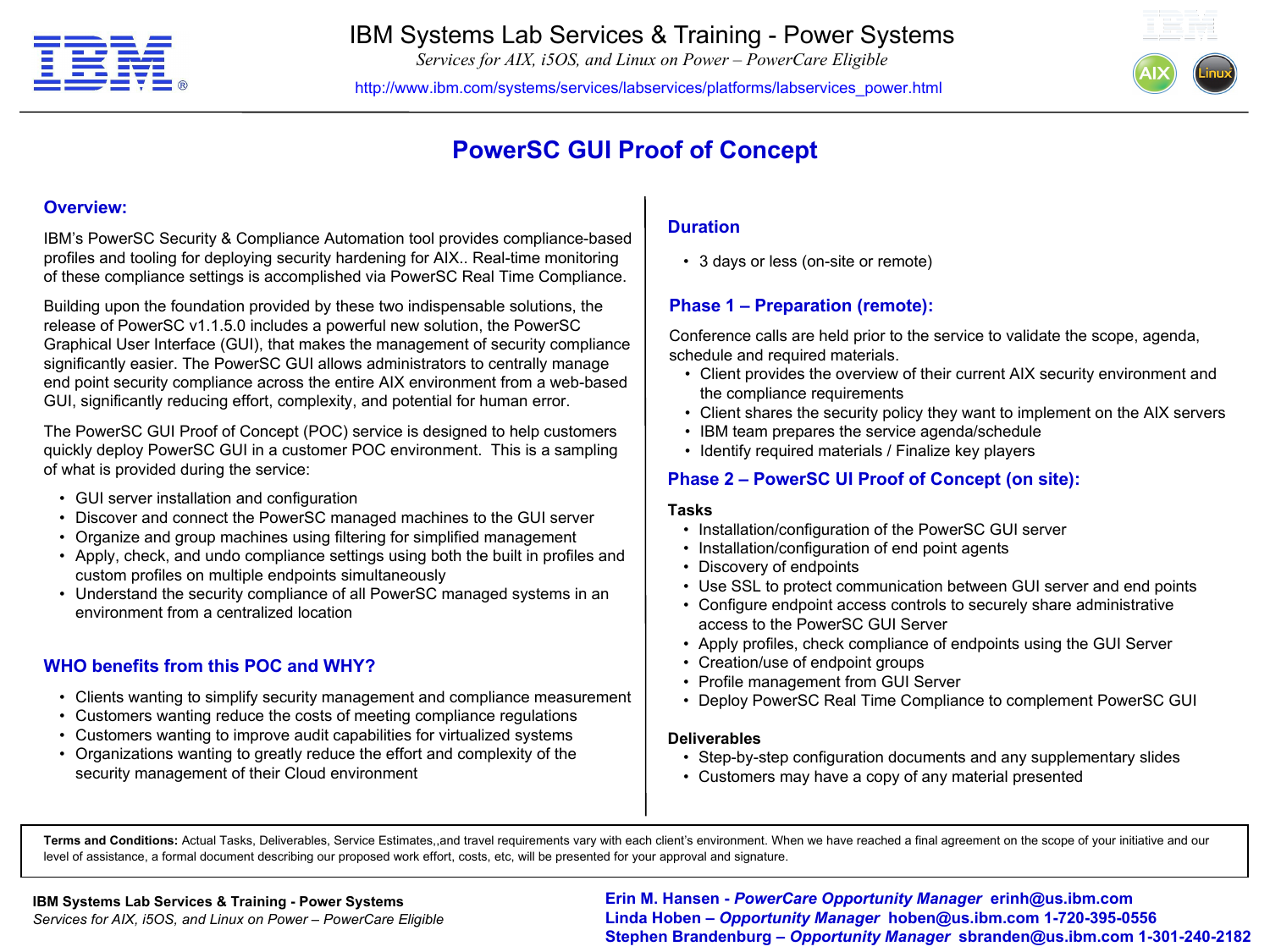

*Services for AIX, i5OS, and Linux on Power – PowerCare Eligible*

http://www.ibm.com/systems/services/labservices/platforms/labservices\_power.html



# **The PowerSC Graphical User Interface**

| <b>IBM PowerSC</b> |                                                                                                               | Compliance                  | Configuration                 |                                  |                   | ♦                            | root $\vee$                            |   |
|--------------------|---------------------------------------------------------------------------------------------------------------|-----------------------------|-------------------------------|----------------------------------|-------------------|------------------------------|----------------------------------------|---|
| $\equiv$           | <b>All Systems</b><br>4 Systems                                                                               |                             |                               |                                  |                   |                              |                                        |   |
|                    | <b>System Passes and Failures</b><br>3 Passes<br>75 <sub>%</sub>                                              |                             | 1 Failure<br>25 <sub>%</sub>  | <b>Total Rules Checked</b><br>12 |                   | <b>Specific Rules Failed</b> |                                        |   |
|                    | $\bigcirc$<br>Undo<br><b>Apply Profiles</b><br>Check                                                          | t J<br><b>Refresh Table</b> | ĞJ<br><b>Refresh Interval</b> |                                  |                   |                              | Filtering by text                      | Q |
|                    | $\square$ $\blacktriangleright$ System Name                                                                   | Compliance Rule Type        | - Applied Timestamp           | Checked Timestamp                | Compliance Status | $=$ #Failed Rules            | $\overline{\phantom{a}}$ #Passed Rules |   |
|                    | □ Ibsaix1.aus.stglabs.ibm.com                                                                                 | PClv3_Custom ∨              | 1/19/2017, 2:27:24 PM         | 1/30/2017, 3:44:13 PM            | Passed            | $\mathbf{0}$                 | 3                                      |   |
|                    | Ibsaix7.aus.stglabs.ibm.com<br>П.<br>$\checkmark$                                                             | PClv3 Custom ∨              | 1/19/2017, 2:27:31 PM         | 1/30/2017, 3:44:20 PM            | Failed            | 6                            | $\overline{2}$                         |   |
|                    | 1/30/2017, 3:44:20 PM pciv3_minlen_AF857627: User attribute minlen for lp should have value 7 but it is 0 now |                             |                               |                                  |                   |                              |                                        |   |
|                    | □ Ibspta1.aus.stglabs.ibm.com                                                                                 | PClv3_Custom ∨              | 1/19/2017, 2:27:30 PM         | 1/30/2017, 3:44:19 PM            | Passed            | $\mathbf 0$                  | 3                                      |   |
|                    | □ Ibstnc1.aus.stglabs.ibm.com                                                                                 | PClv3 Custom ∨              | 1/19/2017, 1:37:06 PM         | 1/30/2017, 3:45:06 PM            | Passed            | $\mathbf{O}$                 | 3                                      |   |

**Terms and Conditions:** Actual Tasks, Deliverables, Service Estimates,,and travel requirements vary with each client's environment. When we have reached a final agreement on the scope of your initiative and our level of assistance, a formal document describing our proposed work effort, costs, etc, will be presented for your approval and signature.

vices for AIX, i5OS, and Linux on Power – PowerCare Eligible **1998 Linda Hoben – Opportunity Manager hoben@us.ibm.com 1-720-395-0556**<br>Staphan Prandahlurg – Opportunity Manager abrandan<sup>@us.ibm</sup>.com 1-301-34 **Erin M. Hansen -** *PowerCare Opportunity Manager* **erinh@us.ibm.com Stephen Brandenburg –** *Opportunity Manager* **sbranden@us.ibm.com 1-301-240-2182**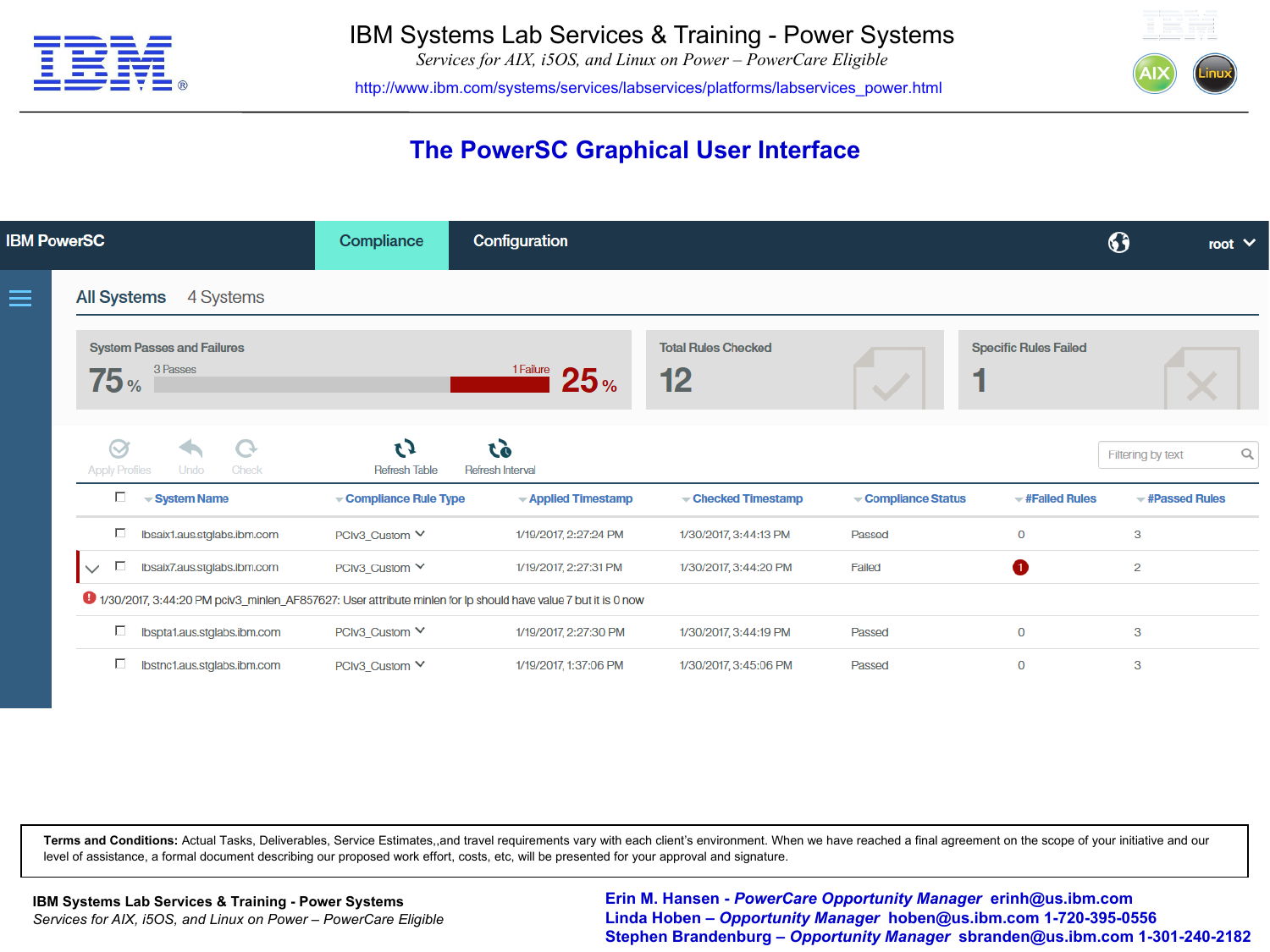

*Services for AIX, i5OS, and Linux on Power – PowerCare Eligible*

http://www.ibm.com/systems/services/labservices/platforms/labservices\_power.html



# **PowerSC GUI Integration**

#### **Overview:**

The PowerSC GUI Integration service is an optional service that follows the PowerSC GUI Proof of Concept service. In the POC service, all of the essential tasks are explained and demonstrated using the customer's POC environment; however, the POC service does not fully integrate PowerSC GUI across the entire customer environment. Some customers may choose to integrate PowerSC GUI on their own; however, other customers may want to simplify and expedite the integration of PowerSC GUI by utilizing this service.

This is a sampling of what is provided during the service:

- PowerSC GUI installation and configuration across customer environments
- Customize profiles to achieve full compliance and compatibility with different types of security compliance requirements, zones, partitions, or Cloud tenants
- Learn how to perform advanced customization options by incorporating your own original security checks within the PowerSC GUI framework

### **WHO benefits from this service and WHY?**

- Customers who have already taken the PowerSC GUI POC service and want additional assistance deploying PowerSC GUI in their production and nonproduction environments
- Customers wanting to expedite the integration of PowerSC GUI to their environment(s)
- Customers wanting assistance with integrating PowerSC GUI settings in an incremental and methodical approach that minimizes or eliminates application conflicts

### **Duration**

• 1 or more weeks (onsite or local) – actual length will depend on the level of assistance requested and the complexity of the endpoint security requirements

### **Phase 1 – Preparation (remote):**

Conference calls are held prior to the service to validate the scope, agenda, schedule and required materials.

- Client provides the overview of their current AIX security environment and the compliance requirements
- Client shares the security policy they want to implement on the AIX servers
- IBM team prepares the service agenda/schedule
- Identify required materials / Finalize key players

### **Phase 2 – PowerSC GUI Integration (on site or remote):**

#### **Tasks**

- Lab Services Consultant develops a plan for integration
- Consultant provides expert knowledge concerning the security settings being deployed with PowerSC GUI in order to expedite integration
- Installation/configuration of PowerSC GUI server
- Installation/configuration of GUI agents
- Verify correct discovery of endpoints
- Consultant helps define configurations that will provide compatibility for the different types of systems the environment may contain
- Consultant aids in the design of endpoint groups

#### **Deliverables**

- Step-by-step configuration documents and any supplementary slides
- Customers may have a copy of any material presented
- **Optional**: An AIX/VIOS Security Assessment is taken before and after the GUI integration to be able to compare the improvements made after integrating PowerSC GUI

**Terms and Conditions:** Actual Tasks, Deliverables, Service Estimates,,and travel requirements vary with each client's environment. When we have reached a final agreement on the scope of your initiative and our level of assistance, a formal document describing our proposed work effort, costs, etc, will be presented for your approval and signature.

**Example 2009** Corporation Corporation Corporation Corporation Corporation Corporation Corporation Corporation Corporation Corporation Corporation Corporation Corporation Corporation Corporation Corporation Corporation Cor **Erin M. Hansen -** *PowerCare Opportunity Manager* **erinh@us.ibm.com Linda Hoben** *– Opportunity Manager* **hoben@us.ibm.com 1-720-395-0556 Stephen Brandenburg –** *Opportunity Manager* **sbranden@us.ibm.com 1-301-240-2182**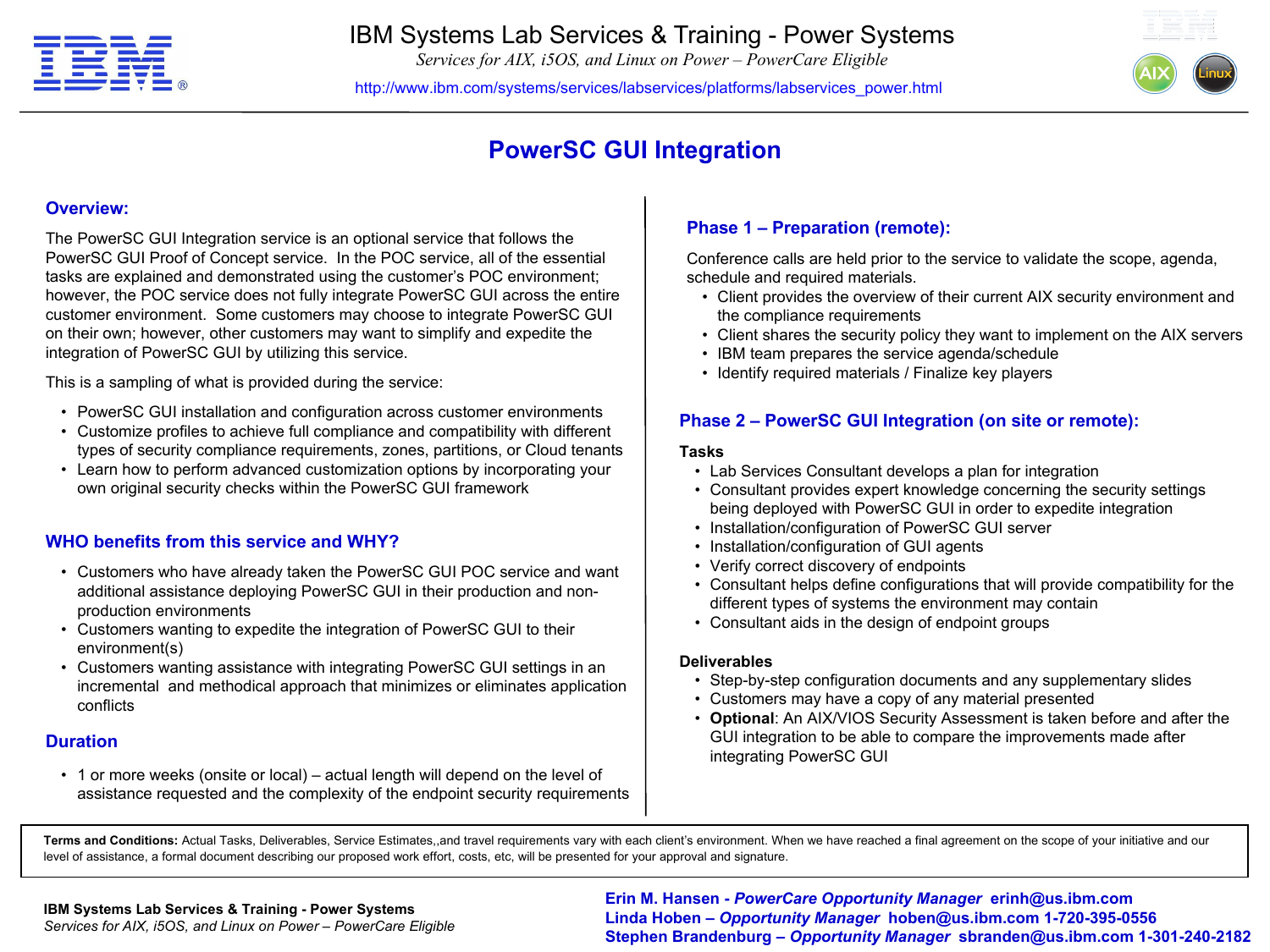

*Services for AIX, i5OS, and Linux on Power – PowerCare Eligible*



http://www.ibm.com/systems/services/labservices/platforms/labservices\_power.html

**PowerSC - TNC Patch Management Workshop**

### **Overview:**

The Sony PlayStation Network Security Breach of April 2011 serves as an example of the importance of ensuring that all your virtual machines are properly patched. Trusted Network Connect & Patch Management (TNC) of PowerSC is a new solution designed to prevent your company from experiencing the type of breach that Sony experienced in 2011 by ensuring the end-point integrity of the AIX partitions that are active on your network. TNC enables administrators to securely and easily manage the AIX updates by providing tools to verify the service pack and patch levels of all your AIX systems and generate reports on the partitions that are down level or not compliant. Using NIM and SUMA, TNC also provides capabilities for downloading and installing these updates from your existing NIM server to your NIM clients.

- Provide presentations to help customer staff quickly understand TNC
- Provide planning for Production deployment
- Deploy a running PoC via installation and configuration of TNC Patch Manager, TNC Server, and TNC clients
- Learn how TNC detects and verifies completely new LPARs or partitions that have missed a patch window due to migration or hibernation
- Learn how TNC can help you prioritize security patches based on CVE numbers and CVE severity ratings
- Demonstrate how TNC provides reduced response time to CVE remediation

### **WHO benefits from this workshop and WHY?**

- Customers with limited or no experience with TNC
- Customers wanting to properly patch AIX systems to prevent security breaches
- Customers wanting a solution to verify AIX service pack and patch levels
- Customers wanting a PoC installation of TNC in a sandbox environment before deploying TNC to their production environment

### **Duration**

• 1-2 days on-site

### **Phase 1 – Preparation (remote):**

Conference calls are held prior to the service to validate the scope, agenda, schedule and required materials.

- Client provides overview of their current AIX identity management
- IBM team prepares the service agenda/schedule
- Identify required materials / Finalize key players

### **Phase 2 – TNC Workshop (on-site):**

#### **Installation and configuration of TNC Patch Manager (TNCPM) Example Tasks**

- Learn how to securely configure the TNCPM using an http proxy
- Learn how to install and configure the TNC patch manager
- Learn how TNC can be used to deploy service packs, Security, Hiper, PE, and Enhancement APARs

**Deliverables –** Step-by-step TNC pre-install document, Understanding TNC Presentation,

### **Installation and configuration of TNC Server and Clients Example Tasks**

- Learn how to set TNC patch policies for different sets of AIX partitions
- Verify the AIX level for a set of AIX TNC Clients
- Install actual patches on AIX TNC Clients
- Install service packs on AIX TNC Clients
- Learn how to install a multi-TNC server configuration
- Learn about the different TNC email reporting options that are available

**Deliverables** – Step-by-step TNC install and configuration documents, TNC Workshop Slides

#### **TNC Demo Example tasks**

- At conclusion of the service, provide customer staff a demo of TNC
- Provide a general Q&A session

**Terms and Conditions:** Actual Tasks, Deliverables, Service Estimates,,and travel requirements vary with each client's environment. When we have reached a final agreement on the scope of your initiative and our level of assistance, a formal document describing our proposed work effort, costs, etc, will be presented for your approval and signature.

#### **IBM Systems Lab Services & Training - Power Systems**

*Services for AIX, i5OS, and Linux on Power – PowerCare Eligible*

**Page 15 Corporation Corporation Corporation Corporation Corporation Corporation Corporation Corporation Corporation Corporation Corporation Corporation Corporation Corporation Corporation Corporation Corporation Corporati Erin M. Hansen -** *PowerCare Opportunity Manager* **erinh@us.ibm.com Stephen Brandenburg –** *Opportunity Manager* **sbranden@us.ibm.com 1-301-240-2182**